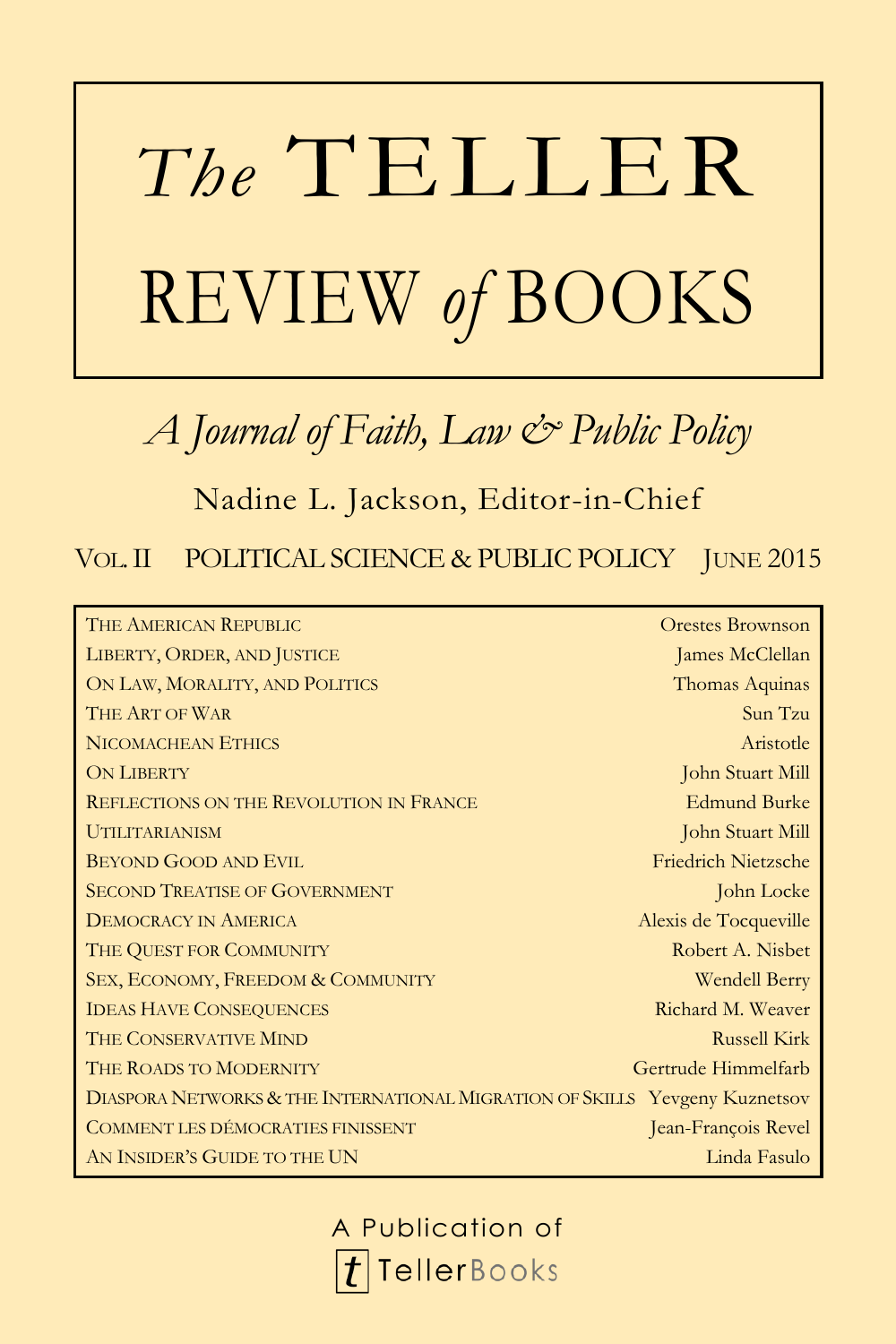THE TELLER REVIEW OF BOOKS Vol. II Political Science and Public Policy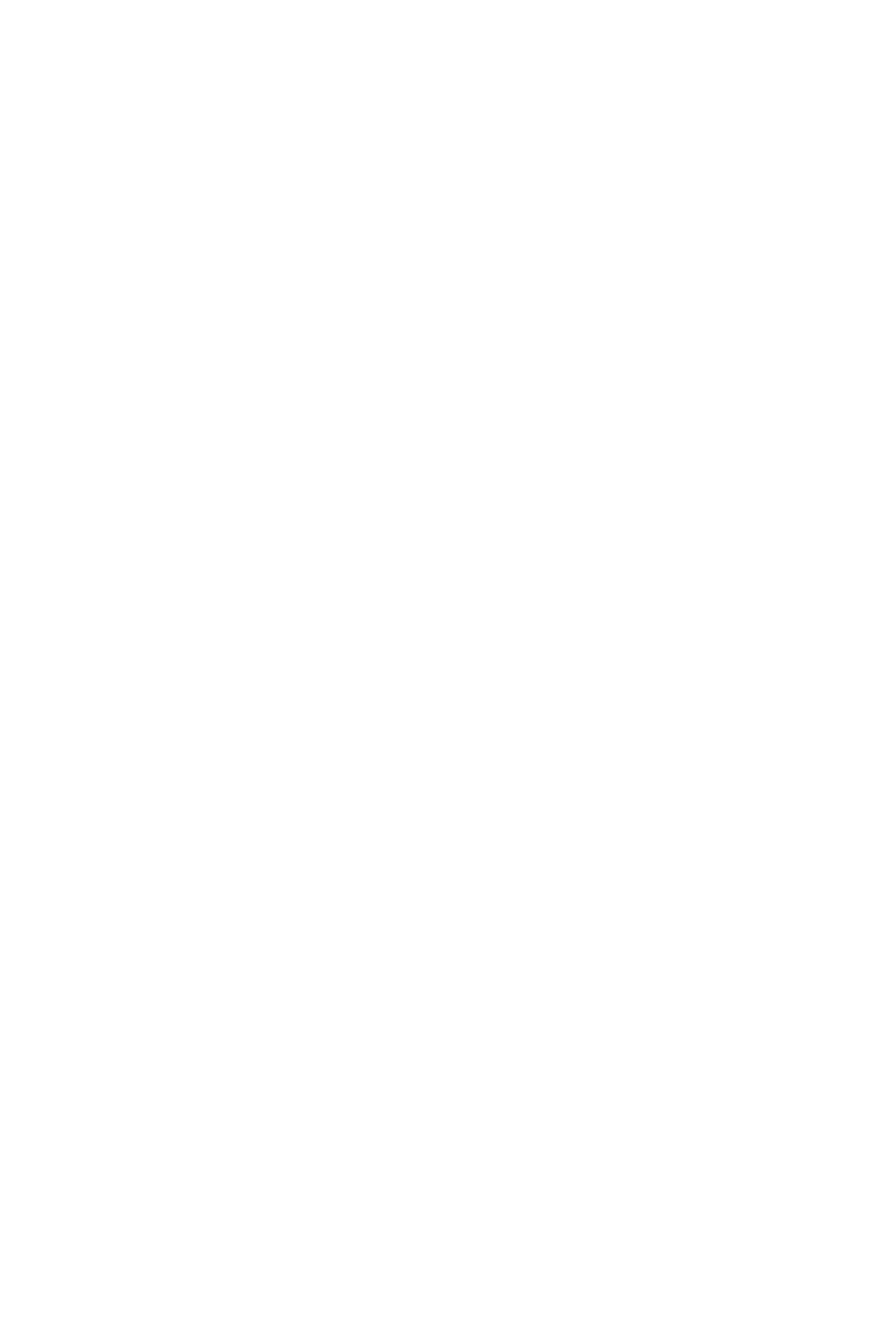## THE TELLER REVIEW OF BOOKS

### Vol. II Political Science & Public Policy

Nadine L. Jackson, Editor-in-Chief

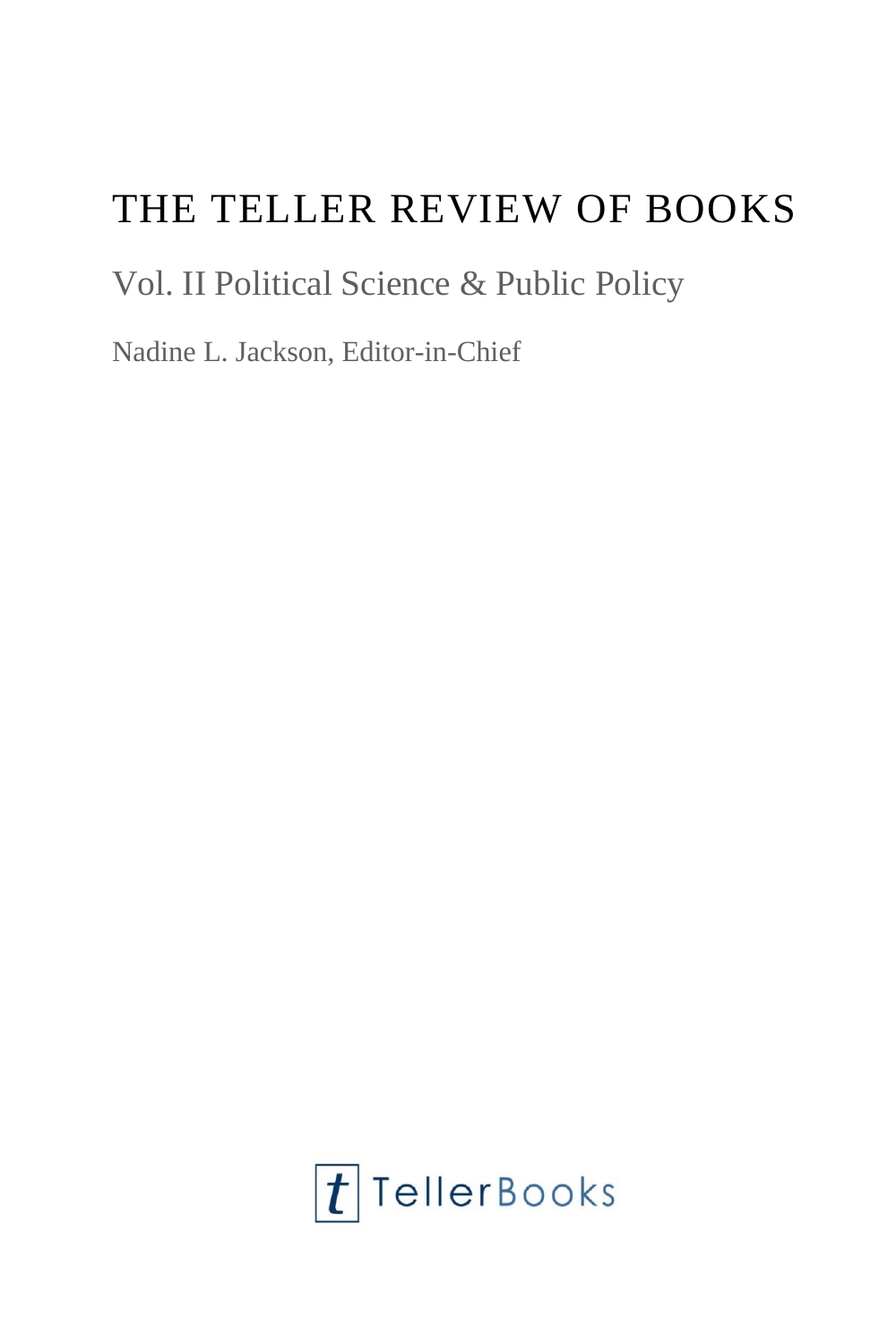#### THE TELLER REVIEW OF BOOKS Vol. II Political Science & Public Policy

Nadine L. Jackson, Editor-in-Chief

Copyright © 2009-15 by TellerBooks™. All rights reserved. No part of this publication may be reproduced or transmitted in any form or by any means, including photocopying, recording, or copying to any storage and retrieval system, without express written permission from the copyright holder.

> ISBN (13) (paperback): 978-1-68109-064-1 ISBN (10) (paperback): 1-68109-064-3 ISBN (13) (ePub): 978-1-68109-065-8 ISBN (10) (ePub): 1-68109-065-1



www.TellerBooks.com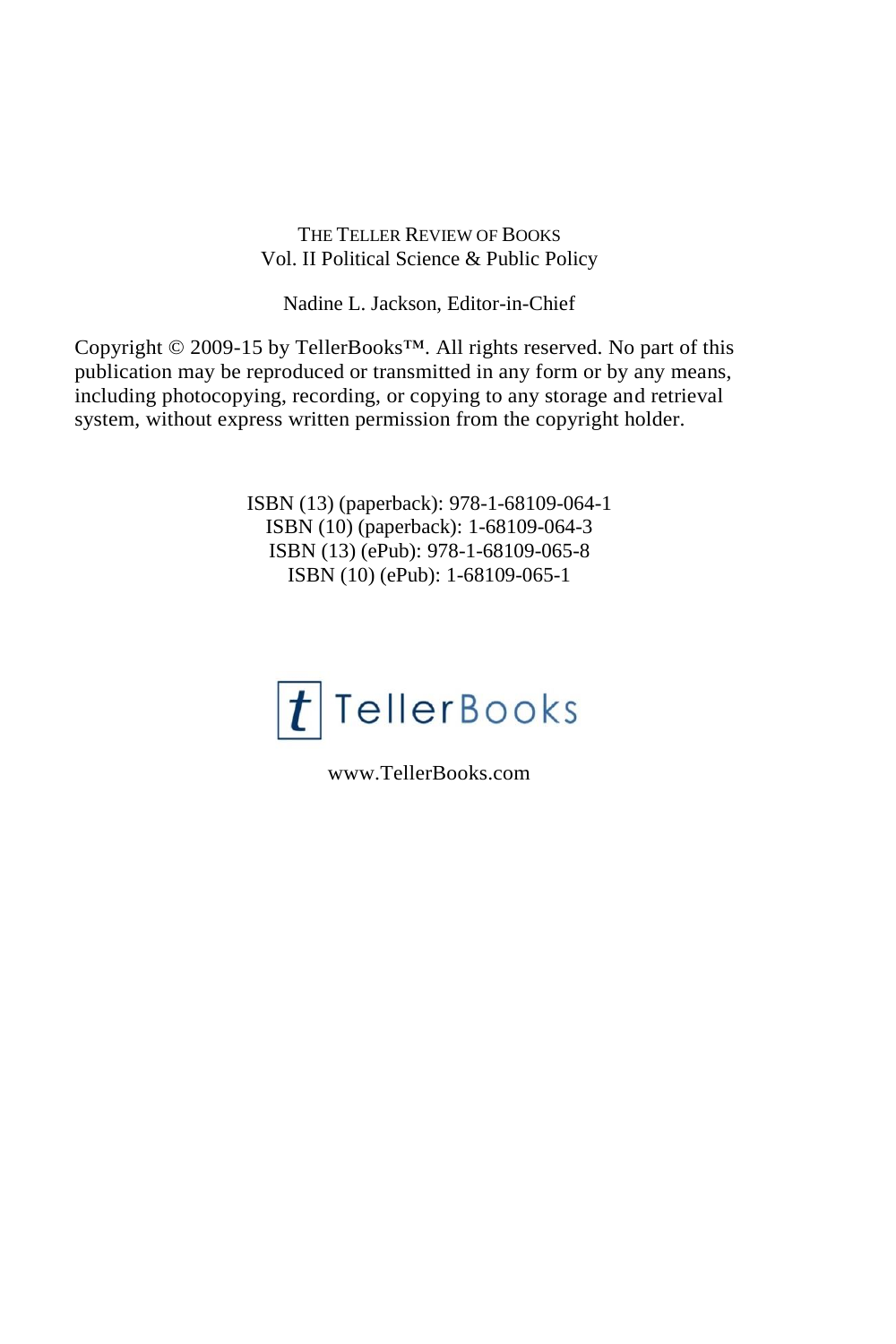#### **THE TELLER REVIEW OF BOOKS™**

Nadine L. Jackson, Editor-in-Chief

The Teller Review of Books™ (Editor-in-Chief: Nadine L. Jackson) provides succinct overviews and critical reviews of the seminal books shaping contemporary culture in the areas of law, faith, society and public policy. Milestones in political, cultural and religious thought, whether contemporary publications or the classics, form part of the corpus of reviewed works.

Each Volume of the Teller Review of Books™ consists of concise reviews of books that follow specific themes, including: Christianity, Culture & the State; Political Science and Public Policy; and Natural Law Thinking.

.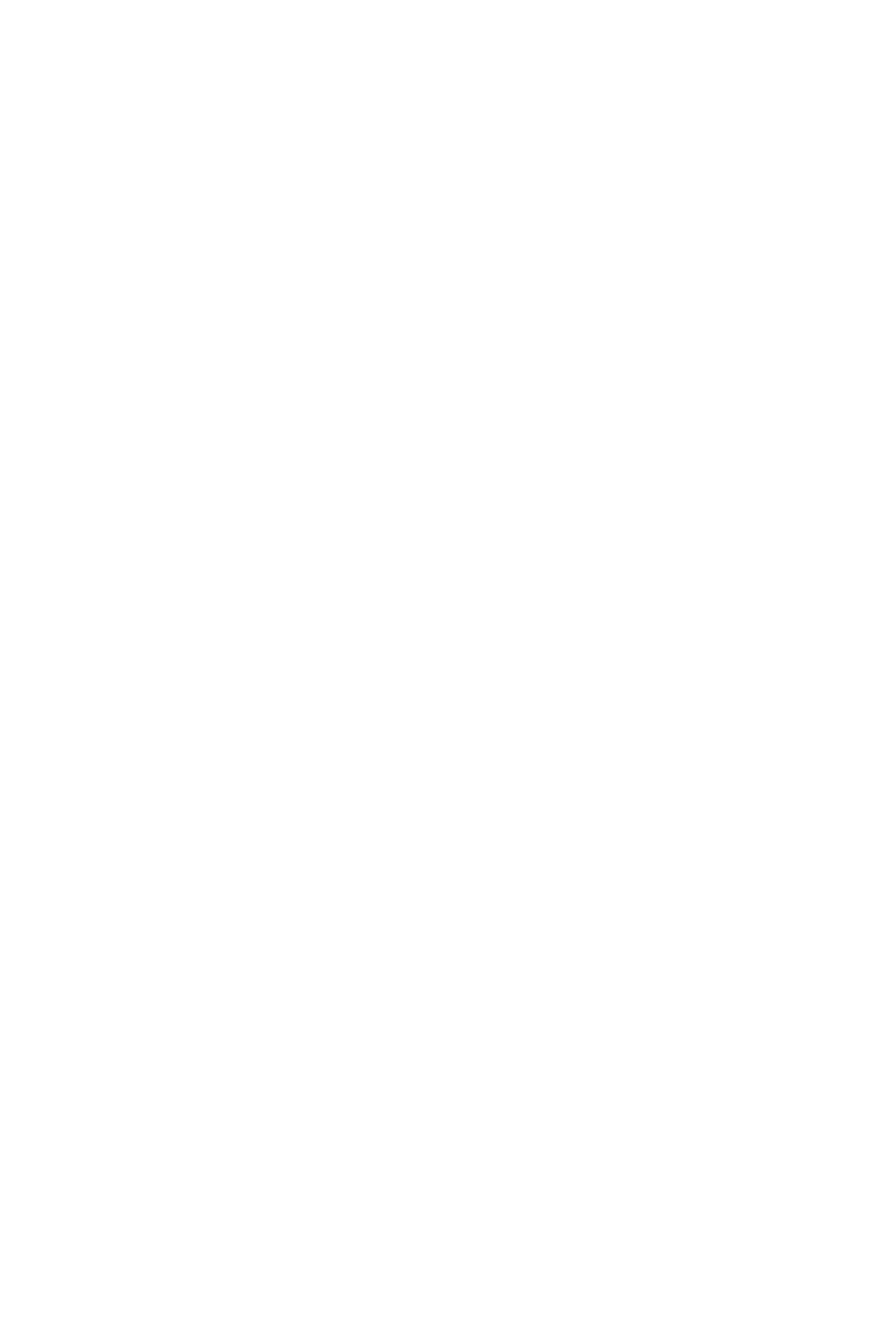#### **Table of Contents**

| Ι.  |           |                                                                                                                                   |  |
|-----|-----------|-----------------------------------------------------------------------------------------------------------------------------------|--|
|     | А.        | The American Republic (Orestes Brownson, edited with an                                                                           |  |
|     | <b>B.</b> | Liberty, Order, and Justice: An Introduction to the Constitutional<br>Principles of American Government (James McClellan)  12     |  |
| П.  |           |                                                                                                                                   |  |
|     | A.        |                                                                                                                                   |  |
|     | <b>B.</b> |                                                                                                                                   |  |
|     | C.        |                                                                                                                                   |  |
|     | D.        |                                                                                                                                   |  |
|     | E.        | Reflections on the Revolution in France (Edmund Burke) 34                                                                         |  |
|     | F.        |                                                                                                                                   |  |
|     | G.        | Beyond Good and Evil: Prelude to a Philosophy of the Future<br>(Penguin Classics) (Friedrich Nietzsche, Marion Faber (trans.)) 41 |  |
|     | Η.        |                                                                                                                                   |  |
|     | I.        |                                                                                                                                   |  |
| Ш.  |           |                                                                                                                                   |  |
|     | А.        | The Quest for Community: A Study in the Ethics of Order and<br>Freedom (ICS Series in Self-Governance) (Robert A. Nisbet)55       |  |
|     | Β.        | Sex, Economy, Freedom & Community: Eight Essays (Wendell                                                                          |  |
|     |           |                                                                                                                                   |  |
|     | C.        |                                                                                                                                   |  |
|     | D.        |                                                                                                                                   |  |
|     | E.        | The Roads to Modernity: The British, French, and American                                                                         |  |
| IV. |           |                                                                                                                                   |  |
|     | A.        | Diaspora Networks and the International Migration of Skills                                                                       |  |
|     | В.        | Comment les démocraties finissent (Jean-François Revel) 64                                                                        |  |
|     | C.        |                                                                                                                                   |  |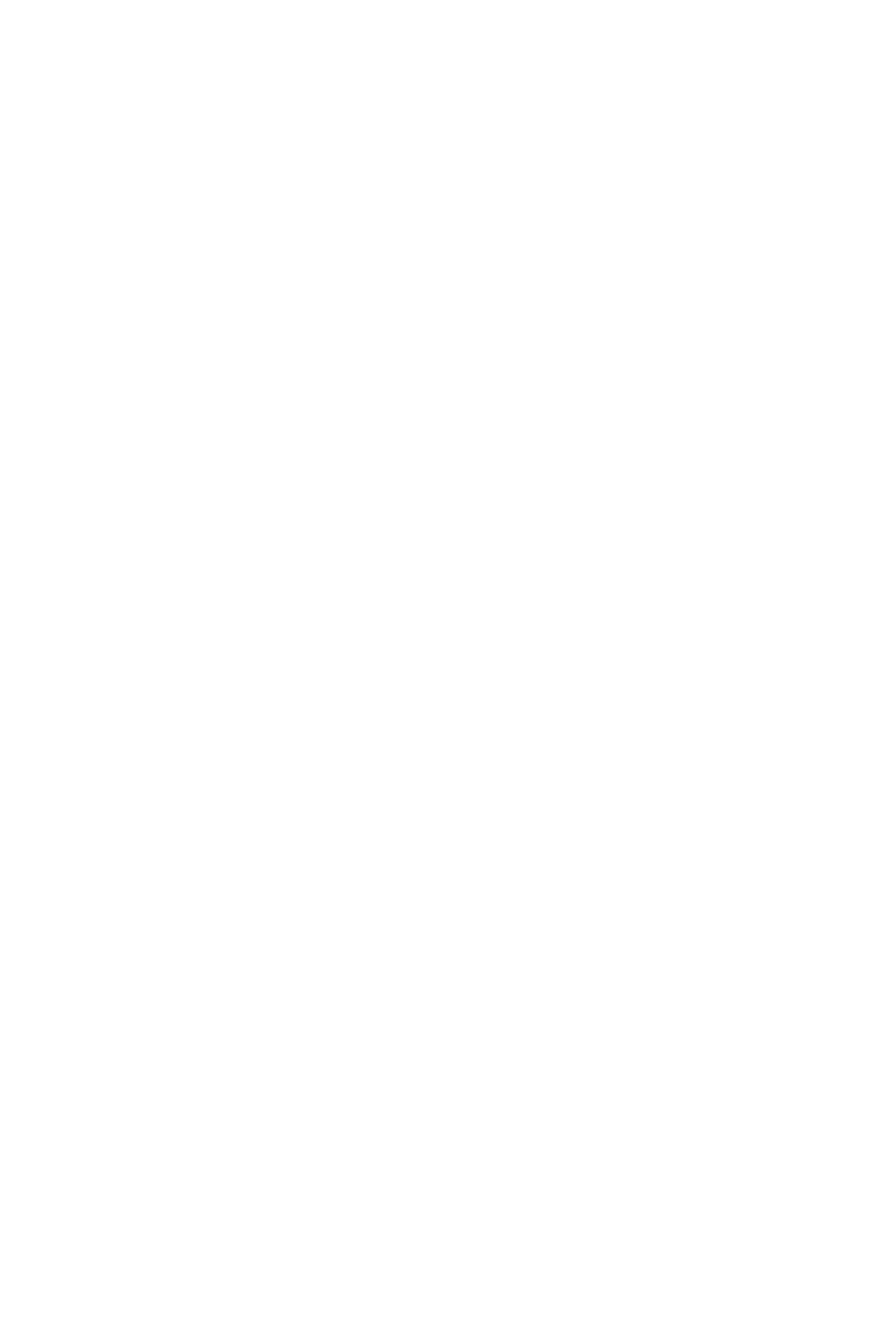#### <span id="page-9-0"></span>**I. American Government**

#### <span id="page-9-1"></span>**A. The American Republic (Orestes Brownson, edited with an introduction by Thomas E. Woods)**

"Original Insights on American Order"

Orestes Brownson's "The American Republic" deals with the reconciliation of law and liberty in the United States, whose constitution, tendencies, and destiny have come together through Providence to establish an order for the freedom of both individuals and the State. Although Brownson's arguments appear at times to be artificial or disingenuous (especially those that support a united Republic from which secession is necessarily illegal), the overall treatise offers the reader original insights on American order and the roots on which it is founded.

Brownson begins his essay with a maxim from the ancients that sums up all human wisdom: know thyself. Yet though "no one has more need of full knowledge of itself than the United States, and no one has hitherto had less" than the United States, which has lived the "irreflective life of a child." Brownson therefore welcomes the Civil War as a "severe trial ... to throw [the United States] back on itself and compel it to reflect on its own constitution, its own separate existence, individuality, tendencies, and end, ... to pass from thoughtless, careless, heedless, reckless adolescence to grave and reflecting manhood. ... [F]our years of civil war have wrought in the nation is great, and is sure to give it the seriousness, the gravity, the dignity, the manliness it has heretofore lacked" (¶ 16).

The author goes on to point out the long-standing tradition of ordered liberty, which began first with the Jews, the "chosen people of God, through whom the primitive traditions were to be preserved in their purity and integrity, and the Messiah was to come," and continuing through the Greeks, chosen by God "for the development and realization of the beautiful or the divine splendor in art, and of the true in science and philosophy," and the Romans, "for the development of the state, law, and jurisprudence" (¶ 18). The American Republic in turn "has a mission, and is chosen of God for the realization of a great idea" (¶ 19). It has been appointed the providential mission of continuing the work of Greece and Rome, while bringing out in its life the union of "authority and liberty, of the natural rights of man and those of society ... The American Republic has been instituted by Providence to realize the freedom of [the individual and the State] with advantage to the other" (¶ 19). The American system stands at the pinnacle of civilization and is "better than monarchy, better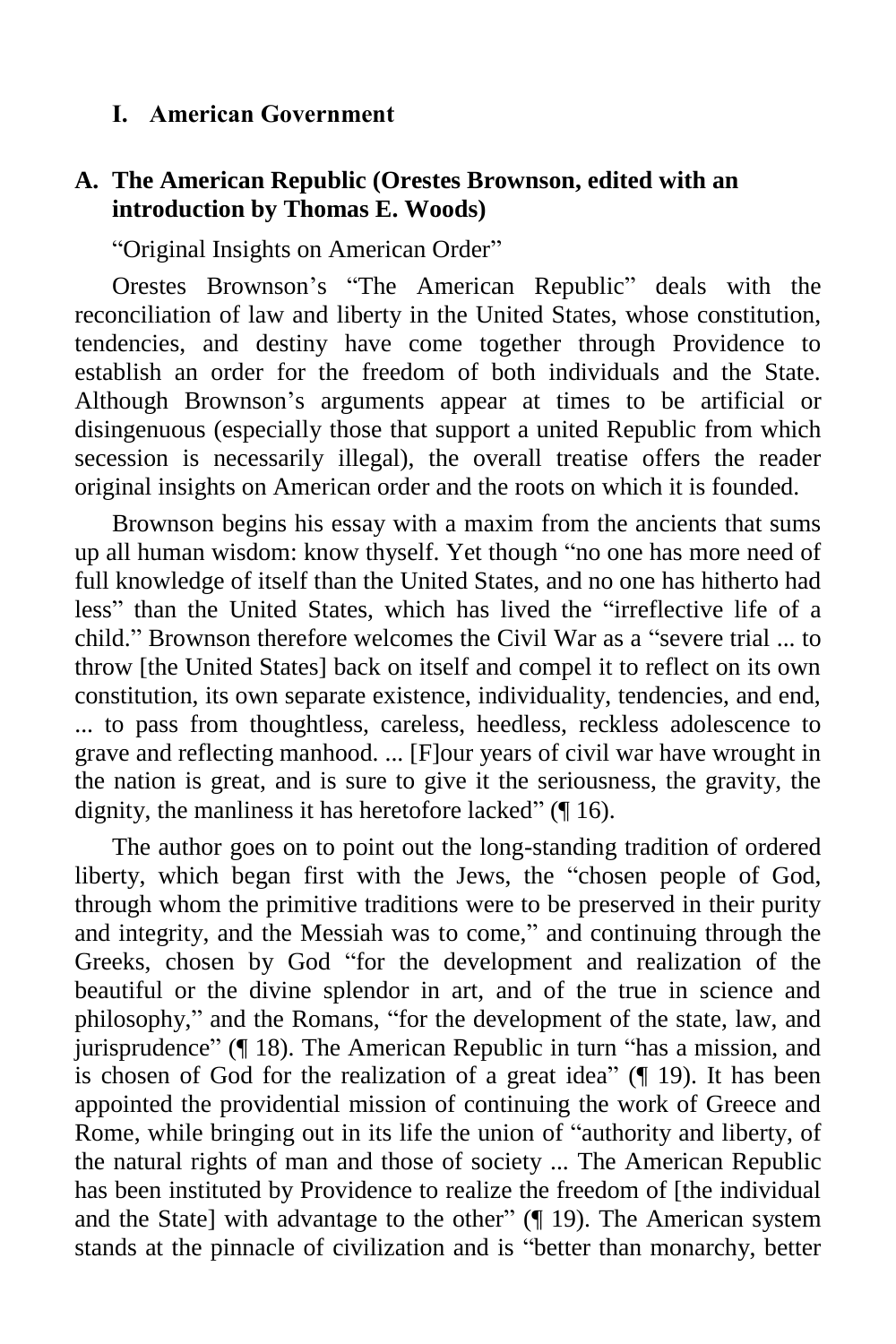than aristocracy, better than simple democracy, better than any possible combination of these several forms, because it accords more nearly with the principles of things, the real order of the universe" (¶ 24) through a written constitution that "retains all the advantages of the constitutions of states thus far known, is unlike any of them, and secures advantages which none of them did or could possess" (¶ 20).

The author goes on to examine the foundation for government, which is necessary for society, which in turn is necessary for man's nature. Of the origins of government, Brownson cites eight different theories, ranging from the paternalistic view to the social compact theory and the views that government derives from the people, from spontaneous development of nature, from the immediate and express appointment of God, through the Pope, or visible head of the spiritual society, or from God through the people or through the natural law. All of these problematic theories have been invented by political writers who failed to "carefully [distinguish] between the fact and the right" of government (¶ 40).

The written governmental constitution of every nation must conform to the unwritten "constitution of the state or nation." Whereas the former originates in law, the latter originates in historical fact and is "providential, given by God himself, operating through historical events or natural causes" (¶ 151). Every nation's written constitution must suit its unwritten state constitution, for "Where there is a discrepancy between the two constitutions, the government has no support in the state, in the organic people, or nation, and can sustain itself only by corruption or physical force" (¶ 192).

The written constitution of the United States must therefore accord with the unwritten constitution--"the genius, the character, the habits, customs, and wants of the people, or it will not work well, or tend to secure the legitimate ends of government" (¶ 192). Whereas the written constitution is "simply a law ordained by the nation or people instituting and organizing the government," the unwritten constitution is the providential "real or actual constitution of the people as a state or sovereign community" (¶ 227). The American written constitution conforms perfectly to the unwritten constitution and to providence. After the War for Independence, the States severally simply continued the colonial organizations, holding the sovereignty that was originally in England. There was one people "existing in distinct State organizations, as before independence they were one people existing in distinct colonial organizations." This, writes Brownson, "is the original, the unwritten, and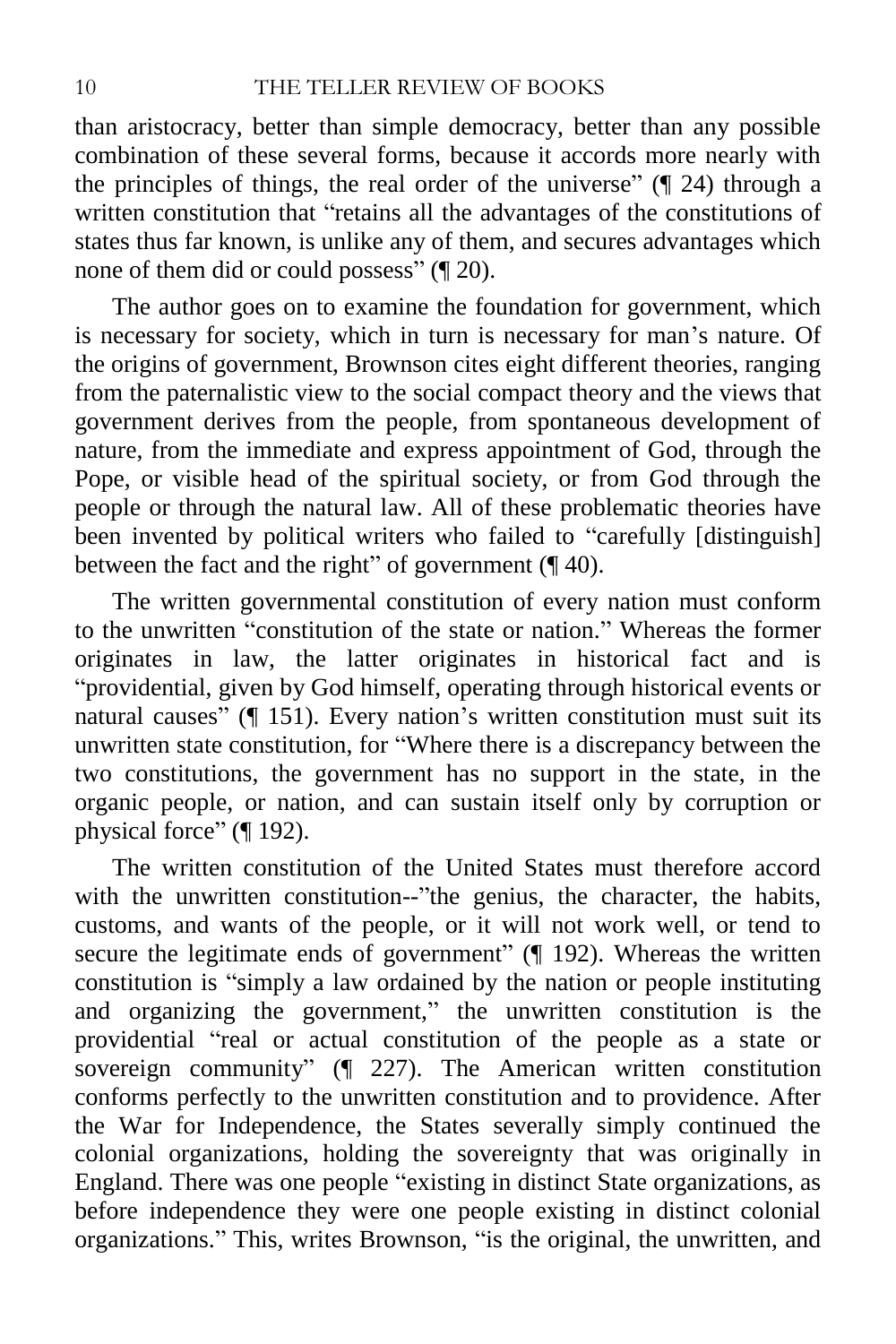Providential constitution of the people of the United States" (¶ 232). Brownson further argues for the place of religious faith in this unwritten constitution for the establishment of order and liberty in America: "Let the mass of the people in any nation lapse into the ignorance and barbarism of atheism, or lose themselves in that supreme sophism called pantheism, the grand error of ancient as well as of modern gentilism, and liberty ... would be lost and irrecoverable" (¶ 144).

Brownson defines the relationship between the states and the federal government in anticipation of his arguments on the invalidity of the arguments of the secessionists. He writes that the citizens of the nation constitute a sovereign power comprised of the general government for the United States and particular governments for the States, which have charge "only of the particular interests of the State; and the two together constitute the government of the United States, or the complete national government" (¶ 247). The secessionists, however, believed each State to be sovereign and thereby argued that secession was a right "inherent in the very conception of a sovereign State. Secession is simply the repeal by the State of the act of accession to the Union; and as that act was a free, voluntary act of the State, she must always be free to repeal it" (¶ 282). The refutation of this argument "is in the facts adduced that disprove the theory of State sovereignty, and prove that the sovereignty vests not in the States severally, but in the States united, or that the Union is sovereign, ... a real, living, constitutional union, founded in the original and indissoluble unity of the American people, as one sovereign people" (¶ 285). Brownson, in turn, argues that even if a State were to secede from the Union, it would become not a separate, independent sovereign, but rather, it would revert to its status as a pre-accession territory, for "the States acquire all their sovereign powers by being States in the Union, instead of losing or surrendering them" (¶ 294). The State of Texas, however, poses a problem to this theory, for as even Brownson concedes, prior to its accession, it was an "independent foreign state [that was] annexed as a State without having been first subjected as territory to the United States." Brownson nonetheless describes Texas as "an exceptional case [that] forms no precedent, and cannot be adduced as invalidating the general rule" (¶ 294).

The author contrasts the political tendencies of the southern States with those of the northern States. Whereas the slaveholding States held to a "compact" view of government that focused on the right of each citizen to do as he pleased according to his individual rights, in the north, a view